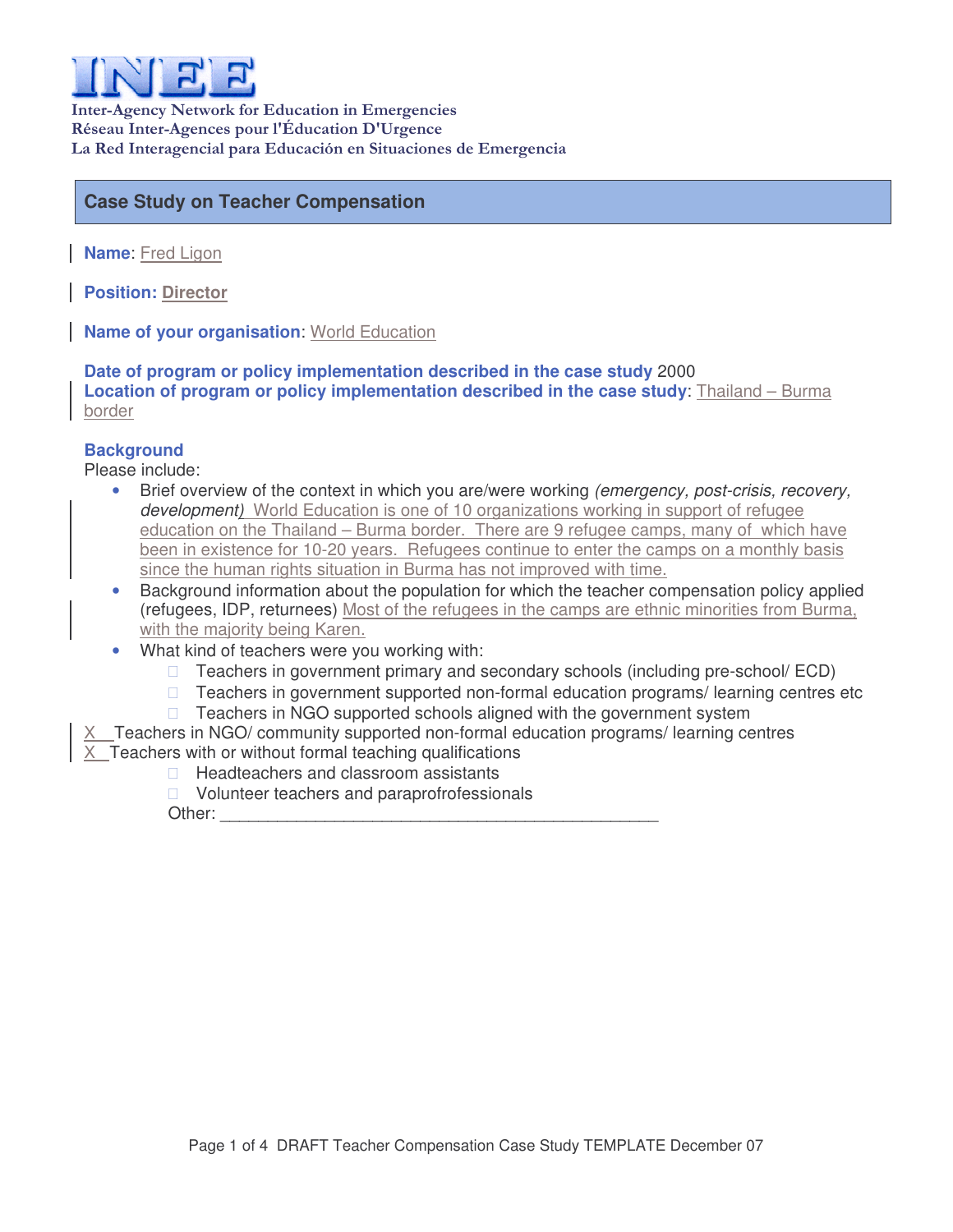## **Teacher Compensation**

Please describe your teacher compensation experience, including:

- Who are/were the key actors and what is/was their sphere of responsibilities with regard to the compensation of teachers? In 2 refugee camps, Jesuit Refugee Services (JRS) supports teacher stipends. In 7 camps, ZOA Refugee Care and World Education have shared this responsibility in support of teacher stipends for primary, middle and secondary school teachers. WEAVE and TOPS take responsibility for providing teacher stipends for nursery school teachers. World Education supports teacher stipends for special education and adult literacy teachers. JRS and ZOA support stipends for vocational education teachers.
- How did the money get dispersed? How was accountability assured? How were issues of corruption addressed? For nursery schools, the stipends are dispersed through the Karen Women's Organization and the Karenni Women's organization. Stipends for the formal school settings in camp are distributed by ZOA and JRS. Vocational training stipends are distributed by ZOA and JRS. Special education and adult literacy stipends are distributed by the Karen Women's Organization in 7 camps and by JRS special education stipends are distributed by JRS.

The Karen Education Department and the Karenni Education Department have overall responsibility for education in the camps with NGOs and community-based organizations offering support. They are responsible for updating statistics. Teachers are required to sign when they receive their stipends.

- Were there specific donor strategies and funding mechanisms put in place? If so, what approaches were taken and how were these implemented? Not that I am aware of.
- Were there specific government structures and/or policies around teacher compensation? If so, how were these communicated and implemented? Not that I am aware of.
- Was the community engaged in and encouraged to support the teacher compensation effort? If so, what approaches were taken to engage the community and what role(s) did they take to support the teacher compensation effort? Teacher compensation was initiated by NGOs at the request off the refugee education leaders.
- What were some of the challenges you faced in compensating teachers, and how did you overcome those challenges? The major challenge in providing stipends for teachers is the amount of compensation. Compared to what refugees can earn as camp medics, for example, the teacher stipend is quite small. Given the large number of teachers it has been difficult finding funding to increase the stipend. The low stipend level creates a morale issue and makes it difficult to attract refugees to teaching.
- Were there any tools that you used in this work? If so, please describe them and attach a copy if possible. Not that I am aware of.
- Please share any lessons learnt / outcomes / good practices resulting from this experience. I think it would have been useful if all NGOs had agreed in the beginning to offer the same stipends amount. Also, I think it's also important for agencies to agree on definitions. Is the type of compensation being provided a salary or a stipend?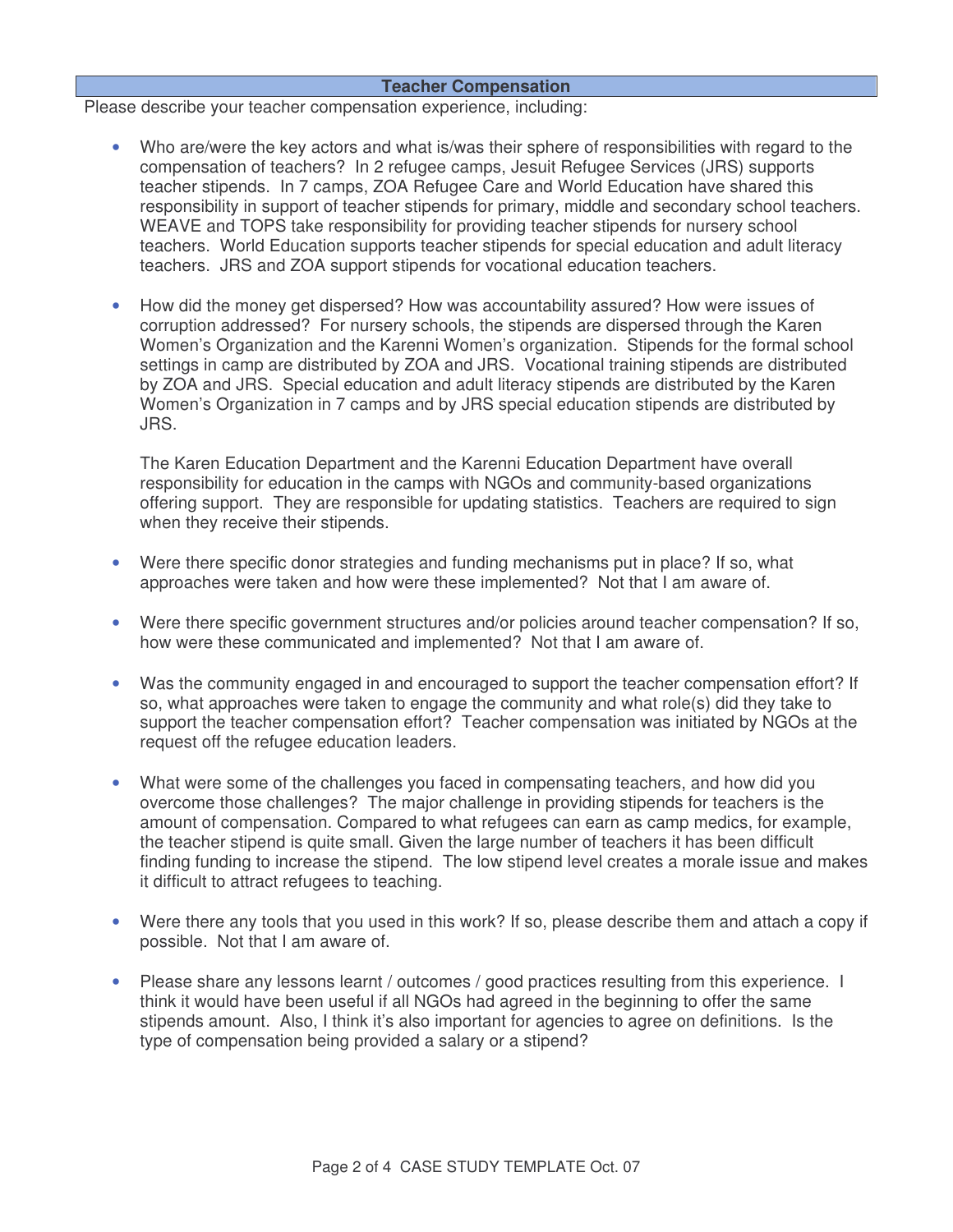Please describe the policy and coordination elements of your teacher compensation experience. For instance:

- Who are/were the key actors and what is/was their sphere of responsibilities with respect to policy and coordination? The NGOs names above as well as the Karen Education Department and the Karenni Education Department.
- Did you advocate for equitable teacher compensation? If so, describe the process and outcomes: Our organization, as well as other NGOs have consistently advocated for better compensation for teachers. However, finding a donor has always been the main issue.
- Did you engage/ work with the government from the start of the process? Initially, NGOs were not allowed to provide services in the Thailand – Burma border camps other than basic shelter, food and health care. The main point of engagement for NGOs is the Thai Ministry of Interior and they have not been involved in provision of teacher compensation. Recently, the Thai Ministry of Education. has gotten more involved in refugee education but not in the area of teacher compensation.
- Did you engage/ work with local or international donors during the process? NGOs have a variety of donors. World Education has been funded by USAID since 1999 and teacher compensation has been part of the package of activities that USAID funds WE to do.
- How did you engage/ work with these other actors and ensure coordination? Coordination is ensured through the CCSDPT (Coordinating Committee for Services to Displaced Persons in Thailand). This group was established more that 30 years ago and is comprised of 20 NGOs which are registered by the Ministry of Interior to work in the Thailand – Burma border camps. Every year each organizations is required to submit a proposal to MOI outlining what it intends to do the following year. In the case of NGOs supporting education, the CCSDPT Education Sub-committee reviews proposals before they are submitted. In the case of new organizations wanting to work in the border camps, the proposals are also reviewed to ensure there is no duplication.
- What were some of the challenges you faced in developing policy and ensuring coordination, and how did you overcome those challenges? The main challenge is ensuring equity between positions refugees have in the camps. Teacher compensation has always been quite low when compared to those working in health care.
- Were there any tools that you used in this work? If so, please describe them and attach a copy if possible. Not that I am aware of.
- Please share any lessons learnt / outcomes / good practices resulting from this experience. Try to get agreement from all agencies involved in the beginning when determining the level of teacher compensation.